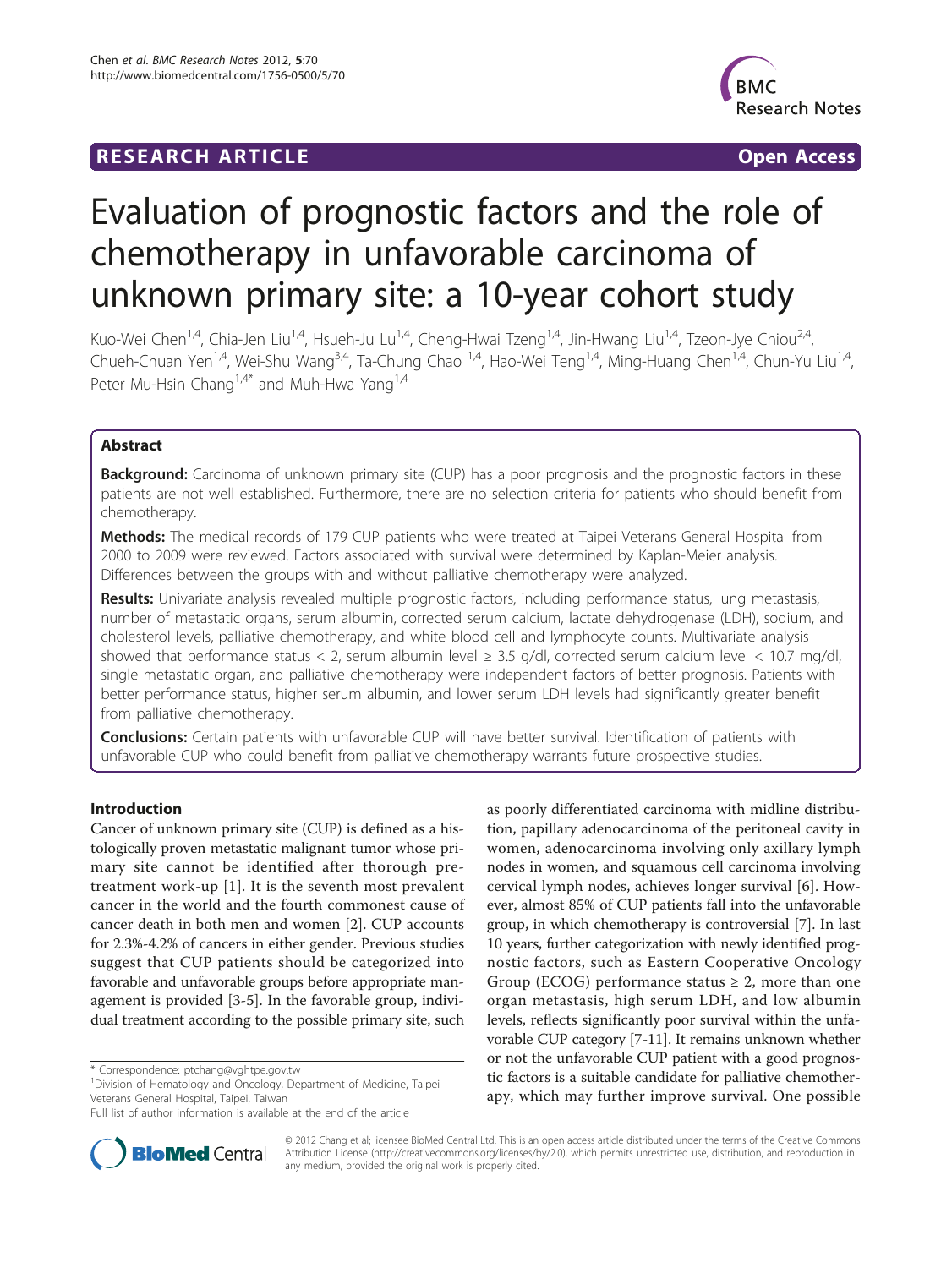reason for this confusion is that there are a large variety of treatment outcomes defined between cancer center-based and registry-based studies [\[7,8\]](#page-8-0), making meaningful comparisons and decisions based on the results difficult. Additionally, previous studies of single regimens did not make clear clarification of CUP patients according to the new prognostic factors [[11](#page-9-0)].

One of the benefits of medical transfer system in Taiwan is that most of the suspected CUP patients will be referred to a major medical center before a definitive diagnosis of CUP is made. This phenomenon enables us to provide more comprehensive evaluation and give palliative chemotherapy, radiotherapy, or new treatment strategies directed against tumor under the discretion of the medical oncologists. In this study, we analyzed the prognostic factors including clinical and biochemical variables of patients with unfavorable CUP at a single tertiary medical center. This is the first large retrospective cohort analysis of unfavorable CUP in Asian population. The results of this article might help clinicians to make better individualized therapeutic plans for the treatment of patients with unfavorable CUP.

# Methods

We reviewed the medical records of Taipei Veterans General Hospital from January  $1<sup>st</sup>$ , 2000 to December 31st, 2009 and identified 230 cases of CUP. Of these, 30 patients were excluded due to lack of pathologic confirmation. Another 21 patients were excluded because they had documented favorable CUP; they included women with lone axillary lymph nodes containing adenocarcinoma, poorly differentiated or

undifferentiated carcinoma with characteristics of extragonadal germ cell tumor syndrome, women with diffuse peritoneal carcinomatosis (papillary adenocarcinoma), squamous cell carcinoma involving upper cervical lymph nodes, and squamous cell carcinoma involving solitary inguinal lymph node. Finally, 179 patients with unfavorable CUP were enrolled for advanced analysis of prognostic factors and response to treatment (Figure 1). The ethical approval of this retrospective study had been done by institutional review board (IRB), Taipei Veterans General Hospital with the code number of 2011-03-025IC.

The laboratory parameters were collected within the period of 1 week before and 2 weeks after the definite pathologic diagnosis. The corrected serum calcium levels were calculated as: serum calcium level + 0.8 × (4.0 - patient's albumin level).

The Kaplan-Meier method was used to generate survival curves. Univariate analysis of various parameters for overall survival was done with the Log rank test, and a p < 0.05 (two-tailed) was considered significant. Multivariate Cox regression analyses were performed subsequently using backward, stepwise selection to derive a multivariate model for significant predictors. Overall survival was defined as the time from pathological diagnosis until either death or last follow-up. The independent t test and chi squared test were performed to evaluate the characteristic differences between chemotherapy and non-chemotherapy groups, as appropriate. Statistical analyses were done using SPSS software version 17 (SPSS Inc., Chicago, IL)  $P < .05$  was considered a statistically significant difference.

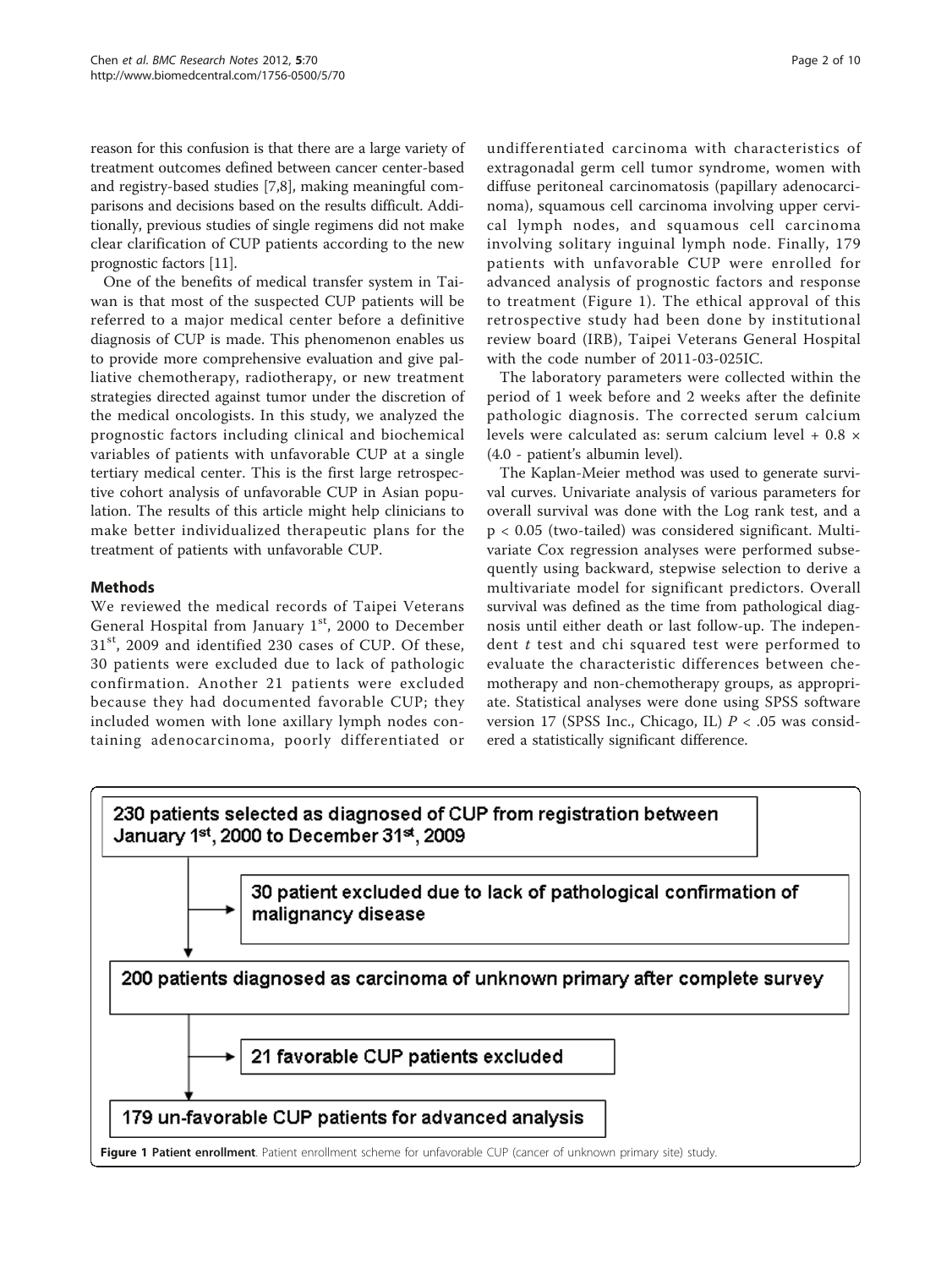#### Results

## Patient characteristics

Of the 179 patients studied, 128 were men (71.5%) and 51 were women (28.5%). Their median age was 73 years (range, 30-98 years). The clinical and pathological characteristics of the patients are shown in Table 1. The most common histological diagnoses were unclassifiable carcinoma (83/179, 46.4%) and adenocarcinoma (71/179, 39.7%); thirty-one (17.3%) patients had histologically poorly differentiated or undifferentiated carcinoma. About 52% (93/179) of patients had an ECOG performance status  $\geq$  2. The most common organs in which tumors were initially diagnosed were bone (26.3%), lymph nodes (24%), and liver (21.2%). After thorough imaging studies, lymph nodes, lungs, liver, and bones were the most frequently involved organs. Approximately one hundred and eighteen patients (66%) received palliative chemotherapy. After a median followup of 7.2 months (0.0-64.3 months), the median overall survival was 6.2 months (0.0-64.3 months). The 1-year and 2-year survival rates were 37.2% and 23.8%.

#### Prevalence and mortality rate

In order to see the differences in occurrence rate and outcome between each year, in Figure [2A,](#page-3-0) we charted CUP patient numbers diagnosed yearly from 2000 to 2009 as well as median overall survival of patients diagnosed each year in Figure [2B.](#page-3-0) The case numbers each year were steady and there was no obvious trend of survival improvement or deterioration during the last decade.

# Univariate and multivariate analysis of prognostic factors

The results of univariate analysis are shown in Table [2](#page-4-0). The following clinical variables predicted significantly shorter overall survival: ECOG performance status  $\geq 2$  $(P < .001)$ , presence of lung metastases  $(P = .005)$ ,  $\geq 2$ metastatic sites ( $P = .028$ ), albumin level < 3.5 g/dl ( $P$  < .001), corrected calcium level  $\geq$  10.7 mg/dl (P = .006), LDH level  $\geq$  250 U/L (P = .001), serum sodium level < 135 mmol/l ( $P < .001$ ), serum cholesterol level  $< 150$ mg/dl (P = .014), and lymphocyte count < 700/ $\mu$ L (P = .003).

The multivariate analysis of the prognostic factors identified in the univariate analysis showed ECOG performance status  $\geq 2$  (hazard ratio [HR], 2.03), albumin < 3.5 g/dl (HR, 2.22), corrected calcium  $\geq$  10.7 mg/dl (HR, 4.42), multiple  $(≥ 2)$  $(≥ 2)$  $(≥ 2)$  metastatic sites (HR, 1.93) (Table 2) were statistically significant independent prognostic factors for shorter survival (Figure [3\)](#page-6-0).

## Favorable factors for palliative chemotherapy

Among the patients given palliative chemotherapy, cisplatin-based regimens accounted for 75.4% of first-line

### Table 1 Characteristics of patients with unfavorable cancer of unknown primary site  $(n = 179)$

| Characteristic                             | No. of patients   | $\%$ |
|--------------------------------------------|-------------------|------|
|                                            |                   |      |
| Median age at diagnosis, year (range, IQR) | 73 (30-98, 58-80) |      |
| Gender                                     |                   |      |
| Male                                       | 128               | 71.5 |
| Female                                     | 51                | 28.5 |
| Histology                                  |                   |      |
| Carcinoma, unclassifiable                  | 83                | 46.4 |
| Adenocarcinoma                             | 71                | 39.7 |
| Squamous cell carcinoma                    | 6                 | 3.4  |
| Neuroendocrine carcinoma                   | 12                | 6.7  |
| Others                                     | 7                 | 3.9  |
| Histologic grade                           |                   |      |
| Poorly differentiated or Undifferentiated  | 31                | 17.3 |
| Unspecified                                | 148               | 82.7 |
| Performance status                         |                   |      |
| 0                                          | 19                | 10.6 |
| 1                                          | 67                | 37.4 |
| $\overline{2}$                             | 44                | 24.6 |
| 3                                          | 27                | 15.1 |
| $\overline{4}$                             | 22                | 12.3 |
| Initial site at diagnosis                  |                   |      |
| Liver                                      | 38                | 21.2 |
| Lung                                       | 23                | 12.8 |
| Bone                                       | 47                | 26.3 |
| Central nervous system                     | 7                 | 3.9  |
| Peritoneum                                 | 18                | 10.1 |
| Lymph nodes                                | 43                | 24   |
| Others                                     | 3                 | 1.7  |
| Sites of disease involvement               |                   |      |
| Liver                                      | 80                | 44.7 |
| Lung and pleural                           | 87                | 48.6 |
| Bone                                       | 74                | 41.3 |
| Central nervous system                     | 14                | 7.8  |
| Lymph nodes                                | 107               | 59.8 |
| No. of metastatic organs                   |                   |      |
| 1                                          | 40                | 22.3 |
| $\overline{2}$                             | 52                | 29.1 |
| >2                                         | 87                | 48.6 |
| Treatment                                  |                   |      |
| Chemotherapy                               | 118               | 66.0 |
| Radiotherapy                               | 52                | 29.1 |
| Tyrosine kinase inhibitors                 | 2                 | 1.1  |
| Chemotherapy regimens                      |                   |      |
| Cisplatin-based                            | 89                | 75.4 |
| 5-FU-based                                 | 51                | 43.2 |
| Etoposide-based                            | 45                | 38.1 |
| Gemcitabine-based                          | 17                | 14.4 |
| Taxane-based                               | 13                | 11.0 |
| Oxaliplatin-based                          | 11                | 9.3  |

IQR, inter-quartile range.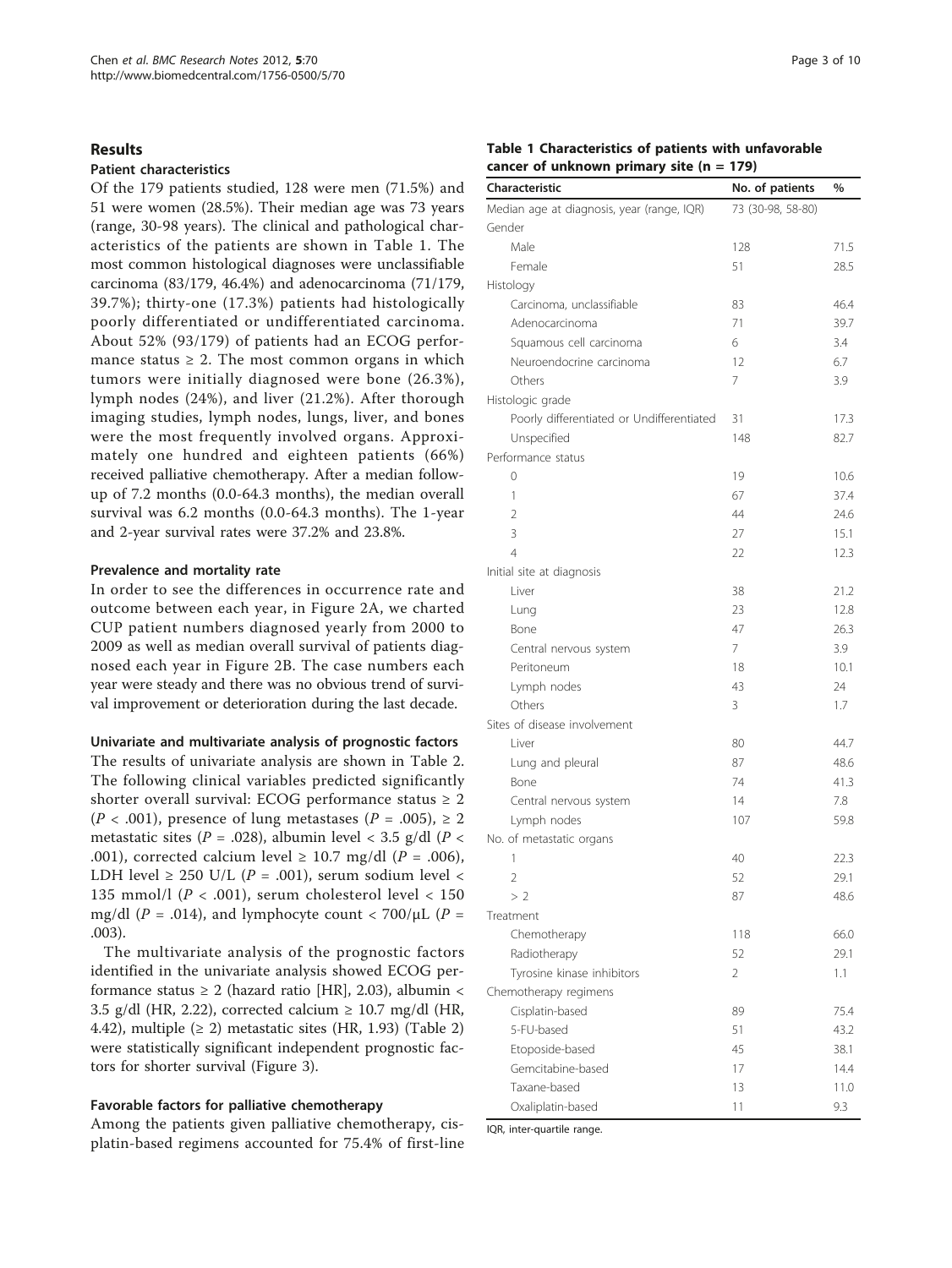chemotherapy, 43.2% regimens included 5-FU, and 11.0% were taxane-based regimens. The median overall survival of the chemotherapy group ( $n = 118$ ) was 9.2 months, significantly better than the group who did not

receive chemotherapy ( $n = 61$ , median survival 1.63 months,  $P < .001$ ) (Figure [4](#page-7-0)). The differences between the two groups are shown in Table [3](#page-8-0). The patients who received palliative chemotherapy were significantly

<span id="page-3-0"></span>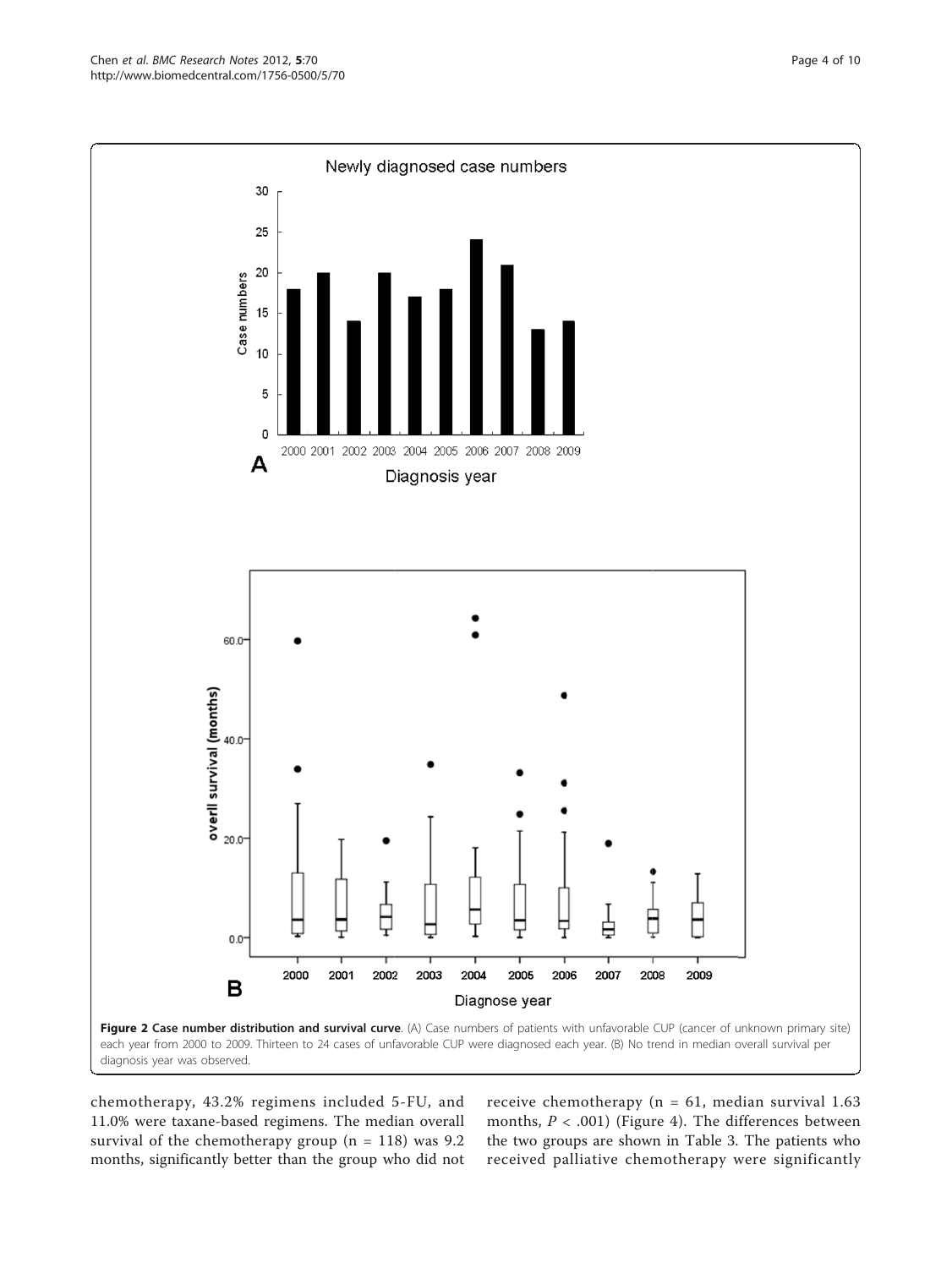| Variable                                  | ${\sf N}$ | Median OS, months | Univariate P |       | Multivariate |        |
|-------------------------------------------|-----------|-------------------|--------------|-------|--------------|--------|
|                                           |           |                   |              | HR    | 95% CI       | P      |
| Age, years                                |           |                   |              |       |              |        |
| < 65                                      | 60        | 5.33              | .309         |       |              |        |
| $\geq 65$                                 | 119       | 6.47              |              |       |              |        |
| Gender                                    |           |                   |              |       |              |        |
| Male                                      | 128       | 5.63              | .467         |       |              |        |
| Female                                    | 51        | 6.47              |              |       |              |        |
| Performance status                        |           |                   |              | 2.025 | 1.294-3.168  | .002   |
| $0 - 1$                                   | 86        | 13.37             | $<.001$      |       |              |        |
| $2 - 4$                                   | 93        | 3.47              |              |       |              |        |
| Body mass index                           |           |                   |              |       |              |        |
| < 24                                      | 83        | 5.33              | .223         |       |              |        |
| $\geq 24$                                 | 53        | 11.8              |              |       |              |        |
| Histology                                 |           |                   |              |       |              |        |
| Adenocarcinoma                            | 71        | 4.47              | .402         |       |              |        |
| Carcinoma, unspecified                    | 83        | 6.47              |              |       |              |        |
| Squamous cell carcinoma                   | 6         | 59.7              |              |       |              |        |
| Others                                    | 19        | 11.1              |              |       |              |        |
| Histologic grade                          |           |                   |              |       |              |        |
| Poorly differentiated or Undifferentiated | 31        | 7.03              | .869         |       |              |        |
| Unspecified                               | 148       | 5.63              |              |       |              |        |
| Liver metastases                          |           |                   |              |       |              |        |
| Yes                                       | 80        | 5.1               | .236         |       |              |        |
| No                                        | 99        | $7.7\,$           |              |       |              |        |
| Lung metastases                           |           |                   |              |       |              |        |
| Yes                                       | 87        | 4.43              | .005         |       |              |        |
| No                                        | 92        | 9.2               |              |       |              |        |
| Bone metastases                           |           |                   |              |       |              |        |
| Yes                                       | 74        | 5.33              | .255         |       |              |        |
| No                                        | 105       | 6.43              |              |       |              |        |
| Lymph node metastases                     |           |                   |              |       |              |        |
| Yes                                       | 107       | 6.17              | .658         |       |              |        |
| No                                        | 72        | 6.47              |              |       |              |        |
| No. of metastatic organs                  |           |                   |              | 1.927 | 1.147-3.237  | .013   |
| 1                                         | 40        | 18.07             | .028         |       |              |        |
| $\geq 2$                                  | 139       | 5.33              |              |       |              |        |
| Radiotherapy                              |           |                   |              |       |              |        |
| Yes                                       | 52        | 11.1              | .105         |       |              |        |
| No                                        | 127       | 5.07              |              |       |              |        |
| Chemotherapy                              |           |                   |              | 3.211 | 2.009-5.132  | < .001 |
| Yes                                       | 118       | 9.2               | < .001       |       |              |        |
| No                                        | 61        | 1.63              |              |       |              |        |
| Albumin                                   |           |                   |              | 2.216 | 1.440-3.409  | < .001 |
| $< 3.5$ g/dl                              | 66        | 2.77              | < .001       |       |              |        |
| $\geq$ 3.5 g/dl                           | 113       | 11.1              |              |       |              |        |
| Estimated creatinine clearance            |           |                   |              |       |              |        |
| $< 60$ ml/min                             | 75        | 6.43              | .806         |       |              |        |
| $\geq 60$ ml/min                          | 74        | 6.17              |              |       |              |        |
| Corrected Ca level                        |           |                   |              | 4.421 | 1.529-12.784 | .006   |
| < 10.7 mg/dl                              | 171       | 6.47              | .006         |       |              |        |
|                                           |           |                   |              |       |              |        |

# <span id="page-4-0"></span>Table 2 Univariate and multivariate analysis of overall survival (OS) of patients with unfavorable cancer of unknown primary site (n = 179)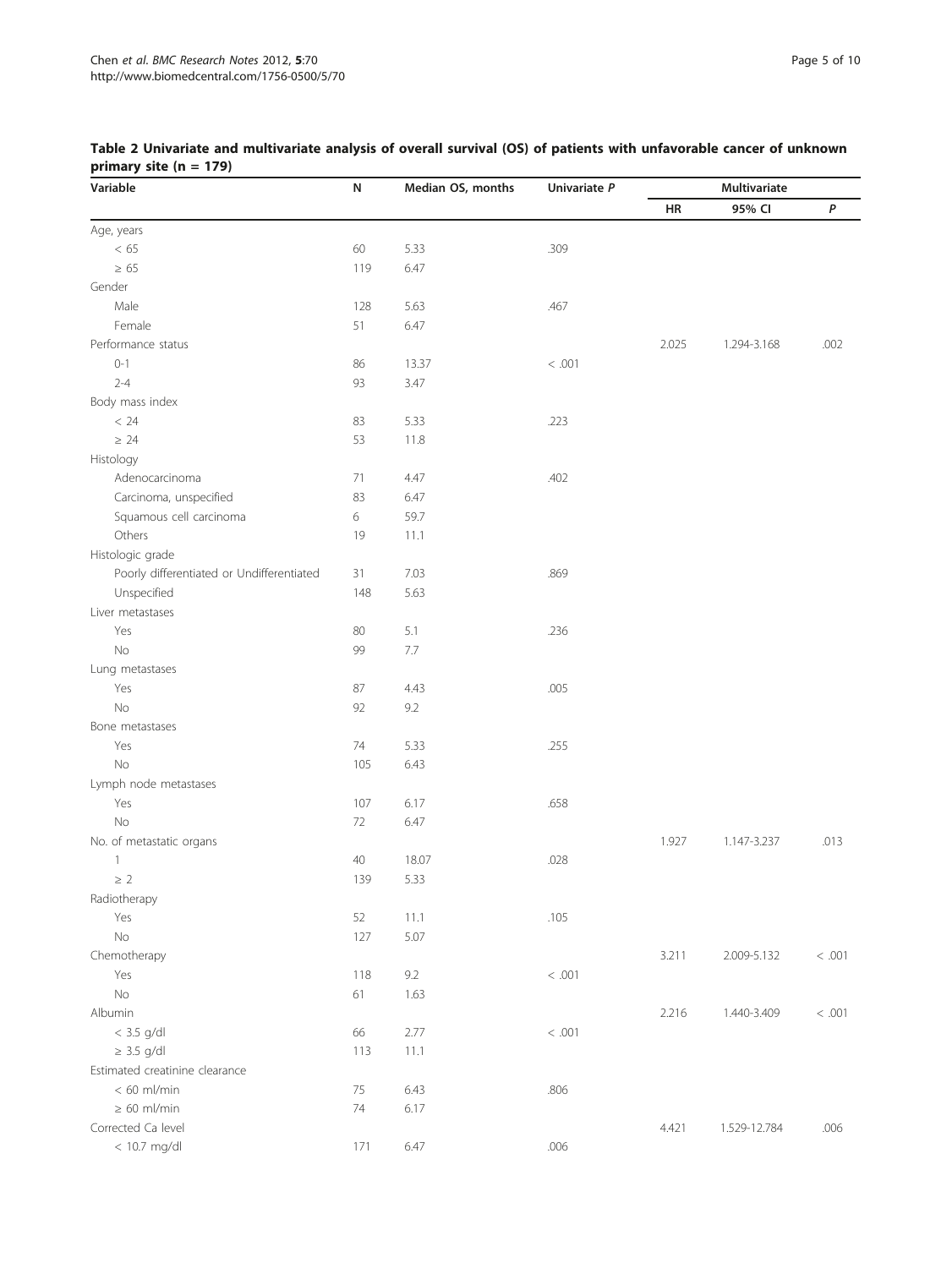| 76  | 0.57  |                                                                                                                         |
|-----|-------|-------------------------------------------------------------------------------------------------------------------------|
|     |       |                                                                                                                         |
|     |       |                                                                                                                         |
|     | 10.67 | .001                                                                                                                    |
| 102 |       |                                                                                                                         |
|     |       |                                                                                                                         |
| 55  |       | $<.001\,$                                                                                                               |
| 124 |       |                                                                                                                         |
|     |       |                                                                                                                         |
| 56  |       | .014                                                                                                                    |
| 110 |       |                                                                                                                         |
|     |       |                                                                                                                         |
| 80  |       | .569                                                                                                                    |
| 99  |       |                                                                                                                         |
|     |       |                                                                                                                         |
| 124 |       | $<.001$                                                                                                                 |
| 55  |       |                                                                                                                         |
|     |       |                                                                                                                         |
| 17  |       | .003                                                                                                                    |
| 162 |       |                                                                                                                         |
|     |       |                                                                                                                         |
| 67  |       | .091                                                                                                                    |
| 112 |       |                                                                                                                         |
|     |       |                                                                                                                         |
| 33  |       | .82                                                                                                                     |
| 146 |       |                                                                                                                         |
|     |       | 3.67<br>2.07<br>9.0<br>4.07<br>$9.2\,$<br>7.03<br>5.63<br>10.27<br>3.23<br>2.67<br>7.03<br>5.33<br>7.73<br>4.87<br>6.43 |

Table 2 Univariate and multivariate analysis of overall survival (OS) of patients with unfavorable cancer of unknown primary site ( $n = 179$ ) (Continued)

HR, hazard ratio; CI, confidence interval; WBC, white blood cell.

younger (mean age, 65.5 vs. 74.4 years,  $P < .001$ ) than patients who did not receive chemotherapy and had better performance status ( $P < .001$ ), higher serum albumin levels ( $P = .002$ ), and lower LDH levels ( $P = .01$ ). Histological type or grade, number of metastatic sites, and corrected serum calcium level did not differ between the two groups.

#### **Discussion**

The median overall survival of CUP patients was only 3- 4 months before the 1990s. $^{2,3}$  Recent studies identified several independent prognostic variables to predict the outcomes of patients with unfavorable CUP. Culine et al used performance status and serum LDH levels to build a prognostic index. The survival significantly differed between good and poor prognostic groups (median survival, 11.7 vs. 3.9 months,  $P < .0001$  [\[7](#page-8-0)]. Seve et al used albumin level and liver metastasis to separate patients with unfavorable CUP into two subgroups. The low-risk group had median survival of 371 days compared to the poor-risk group that had median survival of 103 days (P < .0001) [[9\]](#page-9-0). In the current study, in addition to the factors such as serum albumin level, performance status and number of metastatic sites, which are in consensus with previous studies [[7-](#page-8-0)[17\]](#page-9-0), we identified two new independent prognostic factors among patients with unfavorable CUP, corrected serum calcium level  $(≥ 10.7$ mg/dl), an indicator of poor outcome, and palliative chemotherapy, an indicator of better outcome. There are plenty of etiologies to induce hypercalcemia in cancer patients, such as osteoclastic metastases to bone, secretion of parathyroid hormone (PTH)- related peptides by tumor cells, or excessive vitamin D produced by tumors. Dismal prognoses related to hypercalcemia are observed in solid tumors and hematological malignancies [\[18](#page-9-0)-[20\]](#page-9-0). Thus, hypercalcemia in cancer patients could universally indicate advanced illness, no matter what the primary site is.

Despite the ever-growing advances of chemotherapeutic agents in the last decade, the management of patients with unfavorable CUP remains a challenge for clinicians [[21](#page-9-0)]. Recently, Kodaira et al analyzed 58 CUP patients treated with unified chemotherapy containing carboplatin and paclitaxel [[11](#page-9-0)]. The overall response rate was as high as 34.5% and median overall survival was 16.7 months. Although their study did not exclude women with peritoneal carcinomatosis or adenocarcinoma, which belongs in the favorable CUP group, the high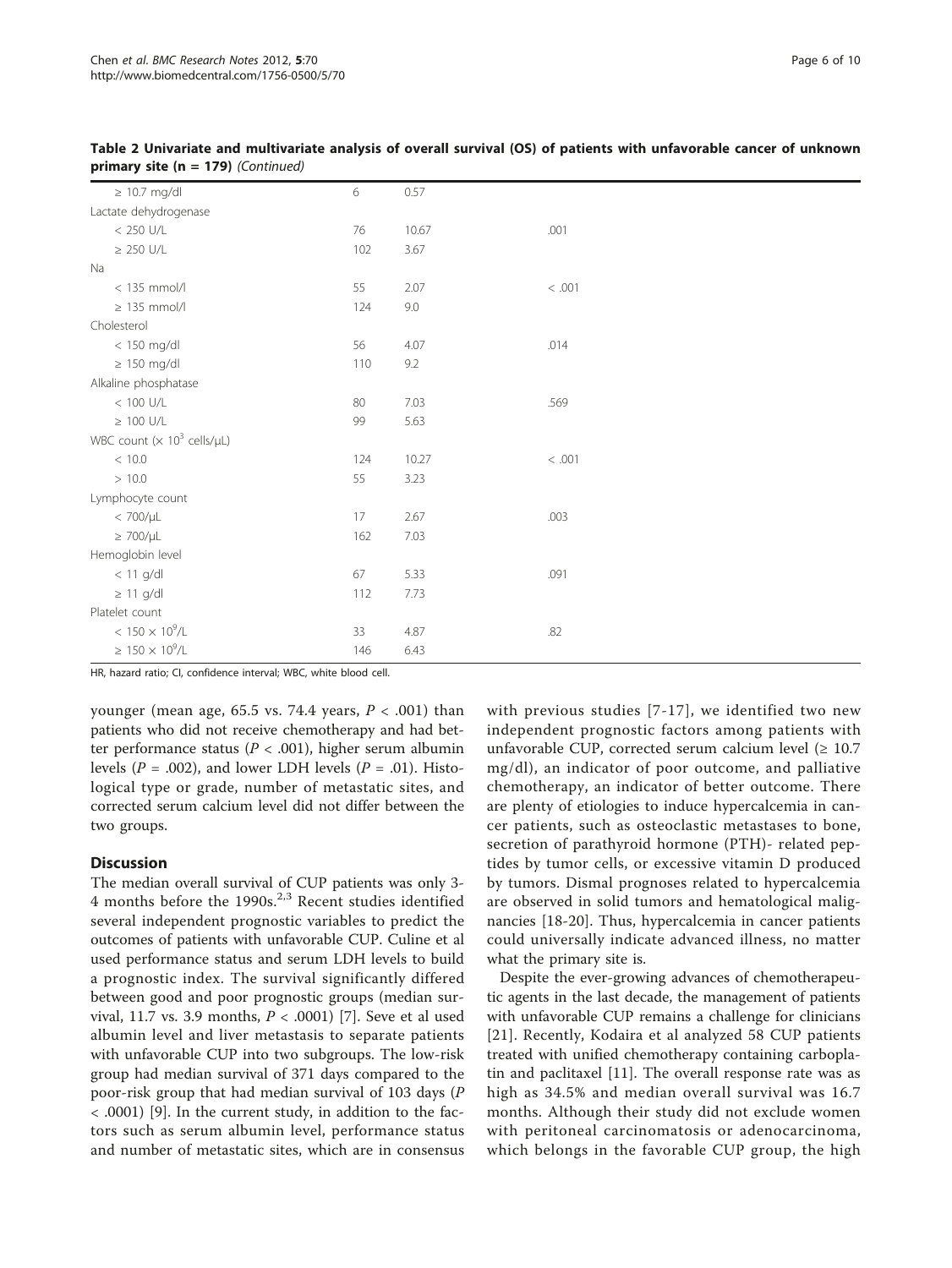<span id="page-6-0"></span>

proportion of men in the sample  $(n = 28)$  and patients without adenocarcinoma ( $n = 32$ ) could still imply a benefit for aggressive chemotherapy. In another cancer registry-based study done by Seve et al, overall survival was not associated significantly with chemotherapy, but marked improvement of survival in patients at cancer centers compared to those who were not could also imply a potential benefit for aggressive surveillance and treatment [\[8](#page-8-0)]. In the study by Culine et al, the role of chemotherapy was not analyzed even though the authors pursued the need to design a prospective trial to prove the survival benefit of palliative chemotherapy [[7\]](#page-8-0). On the other hand, the meta-analysis done by Golfinopoulos et al reviewing multiple treatment regimens for CUP indicated that there was no single type of chemotherapy solidly proven to prolong the survival of patients with unfavorable CUP, although using platinum and taxane-based regimens showed possible trends of survival benefit. One limitation of this meta-analysis is

that of the 10 enrolled trials published from 1980 to 2009, only four trials excluded at least some patients subsets with good prognoses [\[22](#page-9-0)]. In the current study, the possible survival benefit of palliative chemotherapy for certain patients with unfavorable CUP was observed and, thus, warrants further prospective studies. As shown in Table [3](#page-8-0), it is interesting to find that patients receiving chemotherapy were significantly younger, had higher serum albumin, lower serum LDH levels, and better ECOG performance status. The above characteristics reflected the consideration of physicians for whether or not palliative chemotherapy rather than hospice care would benefit the patients with unfavorable CUP. It is not surprising that patients given chemotherapy were significantly younger than those who were not. When patients with unfavorable CUP presented with hypoalbuminemia, it was an indication of poor nutritional status, cachexia, and ongoing weight loss, and thus, discouraged the physician to administer chemotherapy [\[23](#page-9-0)-[25\]](#page-9-0). LDH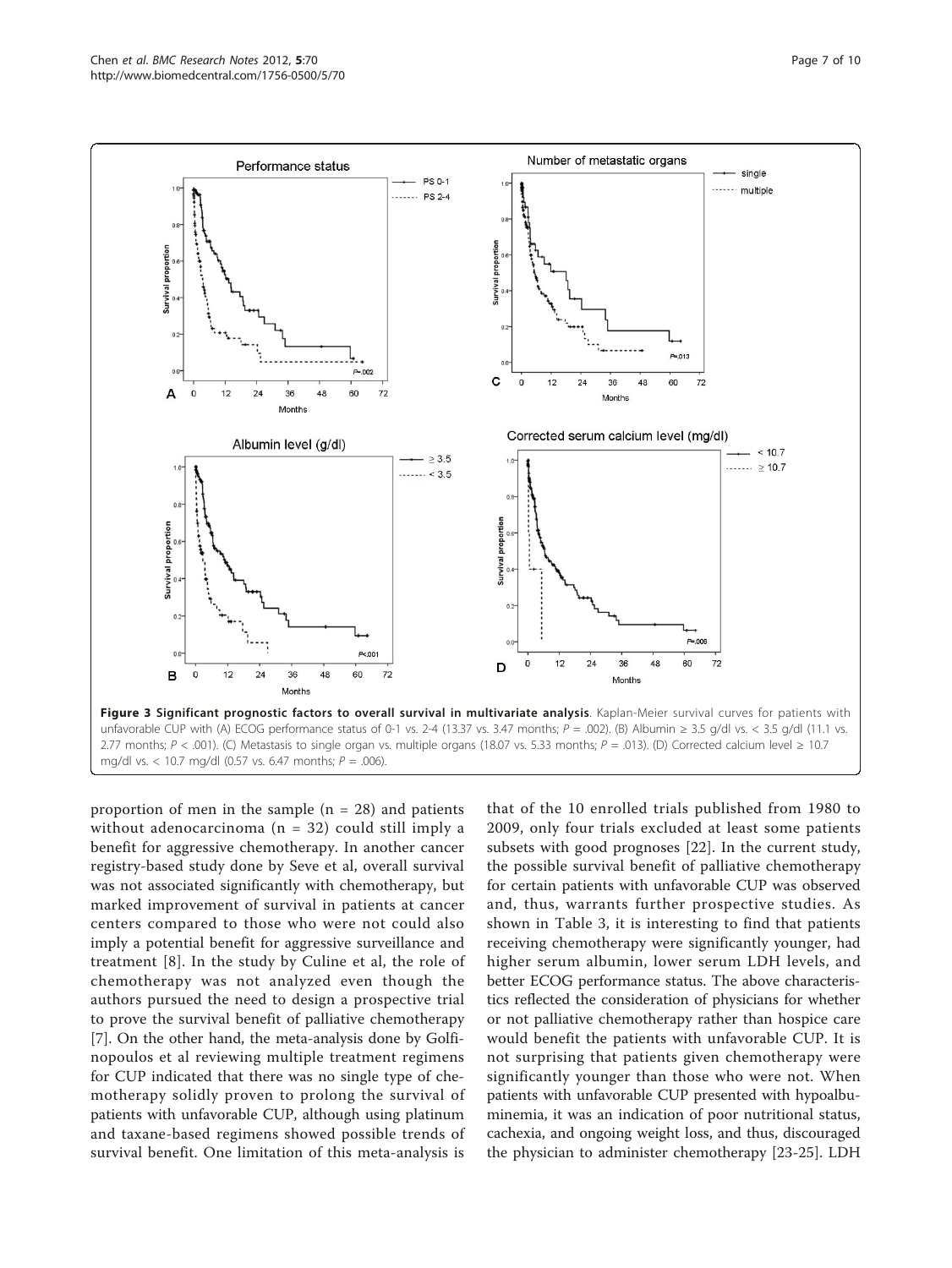<span id="page-7-0"></span>Chen et al. BMC Research Notes 2012, 5:70



is commonly elevated in patients with actively proliferating tumor masses and is related to the tumor burden itself [[26](#page-9-0)]. In the current study, poorer performance status was also associated with higher serum LDH levels (chi squared,  $p = .015$ ) and was an indication not to administer chemotherapy. However, the histology subtypes were not independent prognostic factors in unfavorable subgroup of CUPs. (Table [2\)](#page-4-0) Also, there were no significant differences in the distribution of variable histology groups between with and without chemotherapy treatment groups. It means that the histology type might not influence the judgement of clinician to give

chemotherapy or not, and also did not influence survival.

The limitations of our study include its retrospective cohort design, the elderly median age (73 years) of the cohort, which was older than in other articles (60 years) [[3\]](#page-8-0), and male predominance (71.5%). This could be attributed to the patients' types found in a veterans' hospital. Besides, neuroendocrine carcinoma of unknown primary (NCUP) were not excluded in the unfavorable CUP group during data collection. Despite it is categorized into favorable CUP in the literatures, but NCUP also constituted of a heterogeneous cohort with variable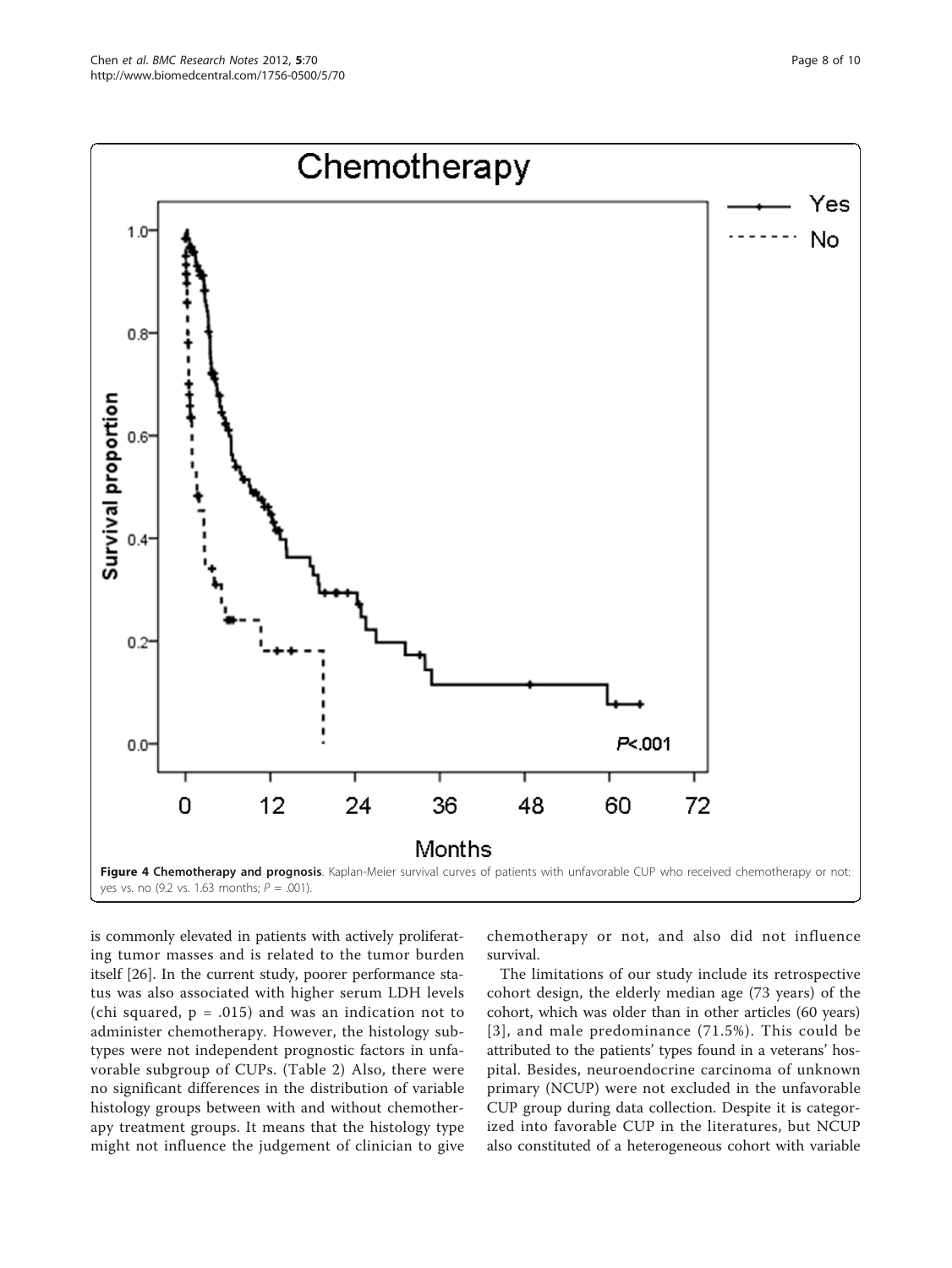<span id="page-8-0"></span>

| Table 3 Characteristic differences between groups with/ |  |  |
|---------------------------------------------------------|--|--|
| without chemotherapy                                    |  |  |

| <b>Variables</b>                                                | Chemotherapy      |                 |                 |
|-----------------------------------------------------------------|-------------------|-----------------|-----------------|
|                                                                 | Yes $(n =$<br>118 | No $(n = 61)$   |                 |
| Median age $\pm$ SD (years)                                     | $65.62 \pm 14.95$ | 74.39 ± 10.77   | $\,<$<br>.001   |
| Gender                                                          |                   |                 | .603            |
| Male                                                            | 86                | 42              |                 |
| Female                                                          | 32                | 19              |                 |
| Albumin (g/dl)                                                  | $3.71 \pm 0.56$   | $3.41 \pm 0.66$ | .002            |
| Corrected Ca level (mg/dl)                                      | $9.24 \pm 0.57$   | $9.35 \pm 1.09$ | .388            |
| Lactate dehydrogenase (U/L) 345.1 $\pm$ 300.2 574.4 $\pm$ 863.3 |                   |                 | .01             |
| Performance status                                              |                   |                 | $\,<\,$<br>.001 |
| 0                                                               | 14                | 5               |                 |
| 1                                                               | 57                | 10              |                 |
| $\mathcal{P}$                                                   | 33                | 11              |                 |
| 3                                                               | 10                | 17              |                 |
| $\overline{4}$                                                  | $\overline{4}$    | 18              |                 |
| Histology                                                       |                   |                 | .390            |
| Carcinoma, unclassifiable                                       | 50                | 33              |                 |
| Adenocarcinoma                                                  | 48                | 23              |                 |
| Squamous cell carcinoma                                         | $\overline{4}$    | $\overline{2}$  |                 |
| Neuroendocarcinoma                                              | 10                | $\overline{2}$  |                 |
| Others                                                          | 6                 | 1               |                 |
| Histology grade                                                 |                   |                 | .151            |
| Poorly differentiated or<br>undifferentiated                    | 24                | 7               |                 |
| Others                                                          | 94                | 54              |                 |
| No. of metastatic organs                                        |                   |                 | 1.00            |
| 1                                                               | 26                | 14              |                 |
| $\geq$ 2                                                        | 92                | 47              |                 |

histology, anatomic sites, grades, and differentiation in published series. In the latest literature review of NCUP, the median overall survival is 15.5 months[[27](#page-9-0)].In our database, the median overall survival of NCUP in the chemotherapy group is 11.1 months, and in the meanwhile, the median overall survival of all unfavorable CUP in chemotherapy group is 9.2 months. In our study, the prognosis of NCUP treated with palliative chemotherapy was not significantly better than other CUPs. This may account for why we did not exclude this group of patients in unfavorable CUP. Finally, the chemotherapy regimens were not unified, so it is difficult to compare the efficacy between specific drugs. However, the variety of treatment regimens could also reflect the lack of standard treatment guidelines for treatment of unfavorable CUP at present [\[22\]](#page-9-0).

#### Conclusion

In conclusion, our study identified several independent prognostic factors in patients with unfavorable CUP. It also demonstrated that better performance status, higher serum albumin levels, and lower LDH levels may influence the decision of the clinican to give palliative chemotherapy, which might be associated with longer survival in unfavorable CUP patients. This study provide further characterization of patients with unfavorable CUP. Whether selection of individuals who would benefit from chemotherapy warrants prospective studies in the future.

#### List of abbreviations used

CUP: Carcinoma of unknown primary site; ECOG: Eastern Cooperative Oncology Group; HR: hazard ratio; IRB: institutional review board; LDH: lactate dehydrogenase; NCUP: neuroendocrine carcinoma of unknown primary; PTH: parathyroid hormone.

#### Acknowledgements and Funding

This research was supported by grants from Taiwan Clinical Oncology Research Foundation. We thank Dr. Jih-Tung Pai for data collection.

#### Author details

<sup>1</sup> Division of Hematology and Oncology, Department of Medicine, Taipei Veterans General Hospital, Taipei, Taiwan. <sup>2</sup>Division of Transfusion Medicine, Department of Medicine, Taipei Veterans General Hospital, Taipei, Taiwan. <sup>3</sup>Department of Medicine, National Yang-Ming University Hospital, Yi-Lan Taiwan. <sup>4</sup> Faculty of Medicine, National Yang-Ming University, Taipei, Taiwan

#### Authors' contributions

K-WC carried out the data collection, analysis of the data and manuscript preparation. C-JL had participated in the data collection and statistical assistance and also the manuscript writing. H-JL had joined in the data analysis and manuscript writing. C-HT, J-HL, T-JC, C-CY, W-SW, T-CC, H-WT, M-HC, C-YL have contributed to the study design, acquisition of the data. PM-HC is the correspondence of this study, participated in study design, critical appraisal of the manuscript and revision of the writing. M-H Yang is the mentor of PM-HC and also had participated in data acquisition. All authors read and approved the final manuscript.

#### Competing interests

The authors declare that they have no competing interests.

Received: 1 October 2011 Accepted: 26 January 2012 Published: 26 January 2012

#### References

- 1. Greco FA, Hainsworth JD: Cancer of unknown primary site. In DeVita, Hellman, Rosenberg's Cancer: Principles and Practice of Oncology.. 6 edition. Edited by: DeVita Jr VT, Lawrence TS, Rosenberg SA. Philadelphia: Lippincott Williams 2001:2537-2560.
- 2. Krementz ET, Cerise EJ, Foster DS, Morgan LR Jr: [Metastases of](http://www.ncbi.nlm.nih.gov/pubmed/391494?dopt=Abstract) [undetermined source.](http://www.ncbi.nlm.nih.gov/pubmed/391494?dopt=Abstract) Curr Probl Cancer 1979, 4:4-37.
- 3. Pavlidis N, Briasoulis E, Hainsworth J, Greco FA: [Diagnostic and therapeutic](http://www.ncbi.nlm.nih.gov/pubmed/12957453?dopt=Abstract) [management of cancer of an unknown primary.](http://www.ncbi.nlm.nih.gov/pubmed/12957453?dopt=Abstract) Eur J Cancer 2003, 39:1990-2005.
- 4. Muir C: [Cancer of unknown primary site.](http://www.ncbi.nlm.nih.gov/pubmed/8001006?dopt=Abstract) Cancer 1995, 75(1) Suppl):353-356.
- Greco FA, Pavlidis N: [Treatment for patients with unknown primary](http://www.ncbi.nlm.nih.gov/pubmed/19179190?dopt=Abstract) [carcinoma and unfavorable prognostic factors.](http://www.ncbi.nlm.nih.gov/pubmed/19179190?dopt=Abstract) Semin Oncol 2009, 36:65-74.
- 6. Varadhachary GR, Greco FA: [Overview of patient management and future](http://www.ncbi.nlm.nih.gov/pubmed/19179191?dopt=Abstract) [directions in unknown primary carcinoma.](http://www.ncbi.nlm.nih.gov/pubmed/19179191?dopt=Abstract) Semin Oncol 2009, 36:75-80.
- 7. Culine S, Kramar A, Saghatchian M, et al: [Development and validation of a](http://www.ncbi.nlm.nih.gov/pubmed/12488413?dopt=Abstract) [prognostic model to predict the length of survival in patients with](http://www.ncbi.nlm.nih.gov/pubmed/12488413?dopt=Abstract) [carcinomas of an unknown primary site.](http://www.ncbi.nlm.nih.gov/pubmed/12488413?dopt=Abstract) J Clin Oncol 2002, 20:4679-4683.
- 8. Seve P, Sawyer M, Hanson J, Broussolle C, Dumontet C, Mackey JR: [The](http://www.ncbi.nlm.nih.gov/pubmed/16583433?dopt=Abstract) [influence of comorbidities, age, and performance status on the](http://www.ncbi.nlm.nih.gov/pubmed/16583433?dopt=Abstract) [prognosis and treatment of patients with metastatic carcinomas of](http://www.ncbi.nlm.nih.gov/pubmed/16583433?dopt=Abstract)